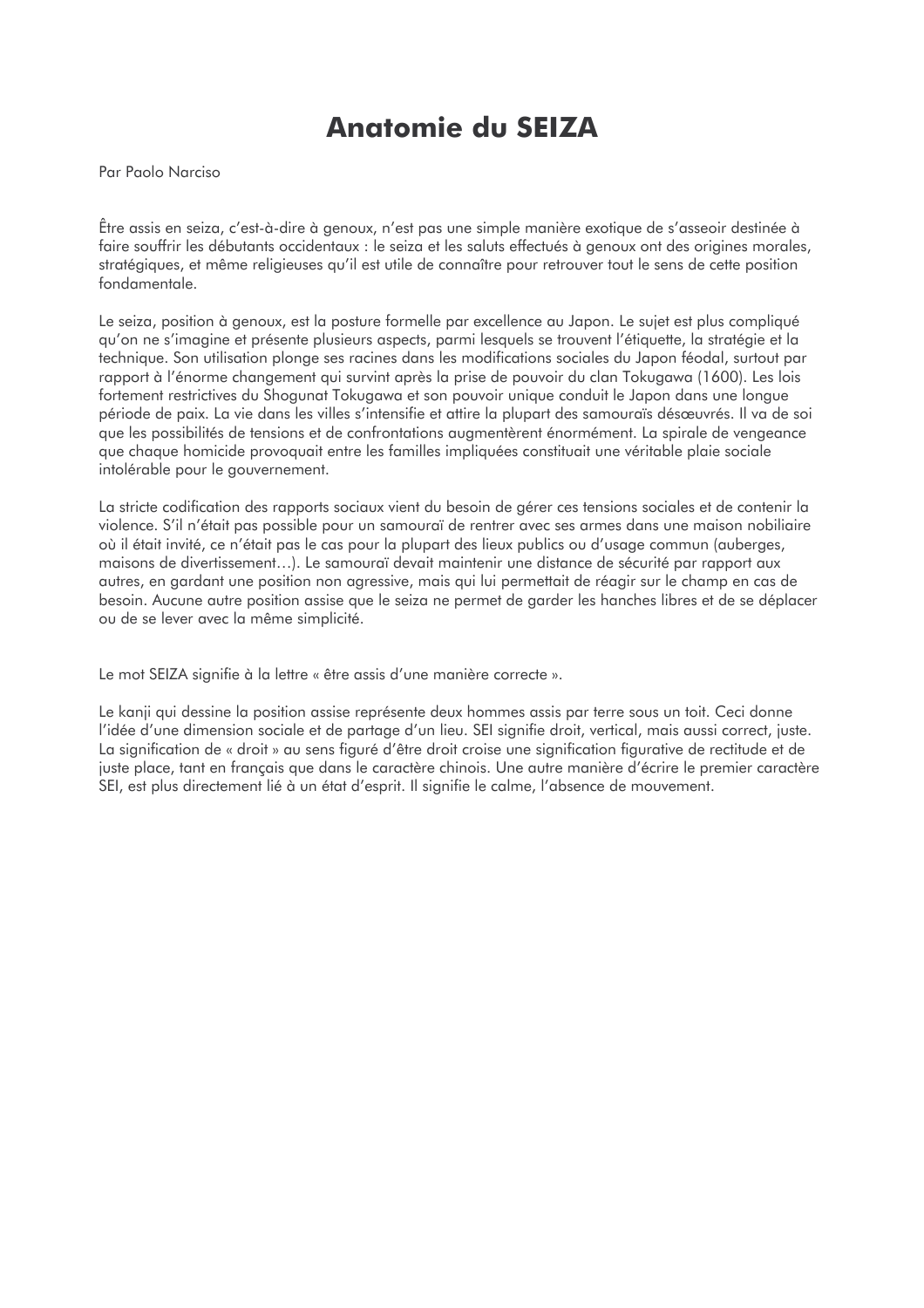## **KIHON**

La forme de base pour se mettre en seiza est composée de phases diverses :





Debout avec les mains sur les cuisses et les coudes bien fermés mais pas rigides. Les épaules détendues, le dos bien droit. Les genoux sont un peu pliés et les pieds écartés selon la largeur des hanches.



Reculer le pied gauche et l'appuyer sur les orteils au niveau du talon du pied droit. Garder le dos bien droit et plier légèrement l'autre jambe pour maintenir la posture







Poser le genou gauche sur le tatami. Les orteils sont toujours relevés.





Reculer la jambe droite et placer le genou droit au même niveau que le genou gauche.





Coucher les orteils et en gardant l'alignement du corps écarter les genoux selon la largeur des épaules.



Traditionnellement en seiza le pouce gauche est posé sur le droit.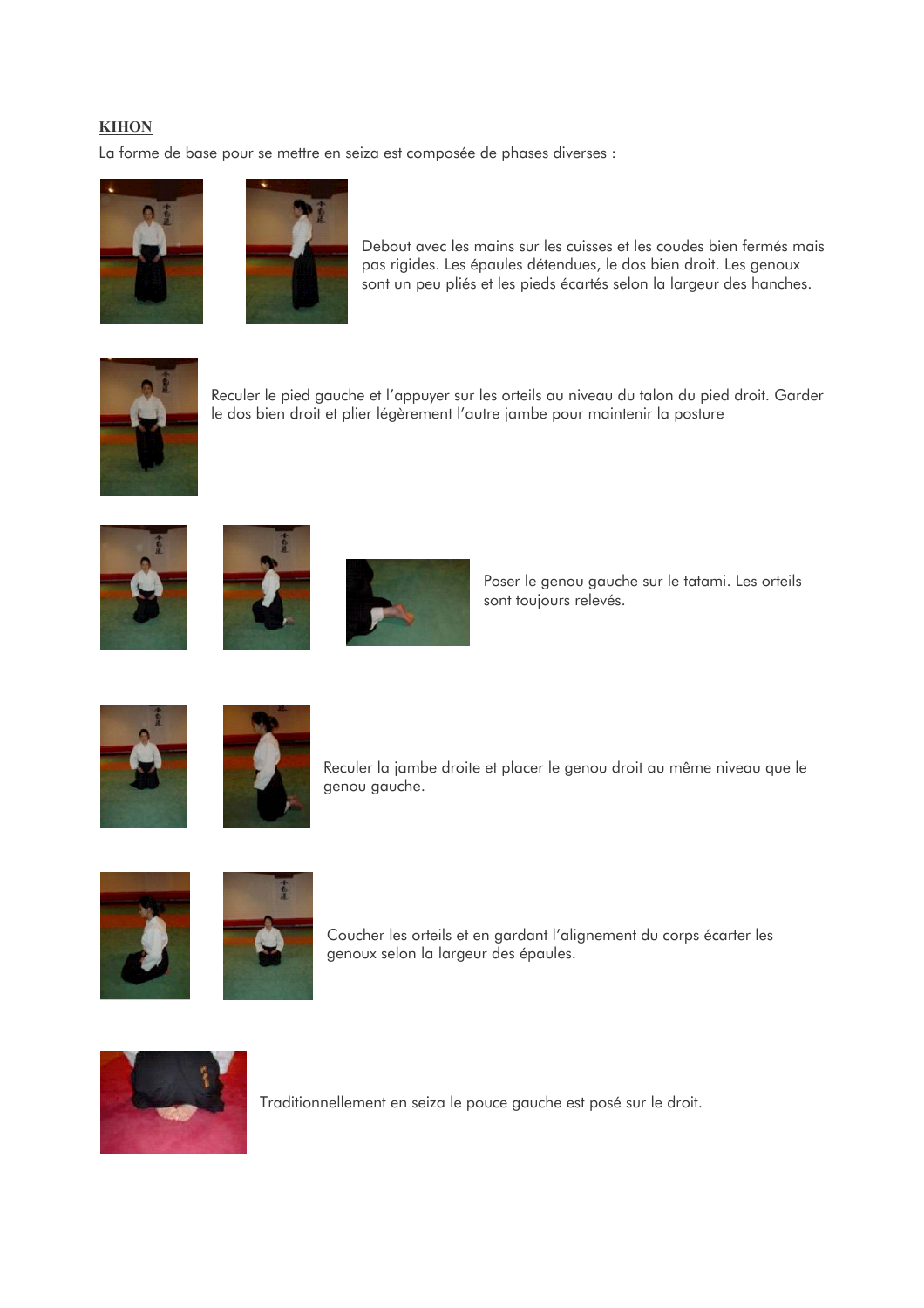## **HAKAMA SABAKI**

Le hakama peut donner des soucis pour se mettre en seiza correctement. Il y a deux problèmes fondamentaux:

- Prendre la position rapidement
- Eviter que le hakama empêche les libres mouvements des pieds et des genoux.  $\bullet$

Pour faire face à cette exigence, il est possible utiliser le mouvement de hakama sabaki, à la lettre : déplacement du hakama.



Debout, on écarte un peu les genoux en les gardant pliés.



En écartant bien le genou gauche on chasse le hakama vers l'extérieur avec la main droite.



Tout de suite après on chasse, avec la même main, l'autre côté du hakama vers l'extérieur. Les deux mouvements sont liés, sans aucun temps mort entre l'un et l'autre.



Descendre le genou gauche jusqu'au tatami en avançant la hanche gauche.



Joindre le genou droit au genou gauche en gardant entre les deux la largeur des épaules.



Noter que le hakama est maintenaient bien plié sous les genoux et n'empêche aucun mouvement ni des pieds ni des genoux. Les pieds sont encore en kiza (orteils relevés) et ce n'est que lorsque les genoux sont au sol et le dos bien droit qu'il est possible d'allonger les orteils en position de seiza.

Remarque : il est très important de se rappeler qu'il est considéré comme très impoli, pendant le mouvement de hakama sabaki, de faire trop de bruit avec le hakama. La précision et la discrétion sont, par contre, indispensables pour obtenir un mouvement correct et efficace.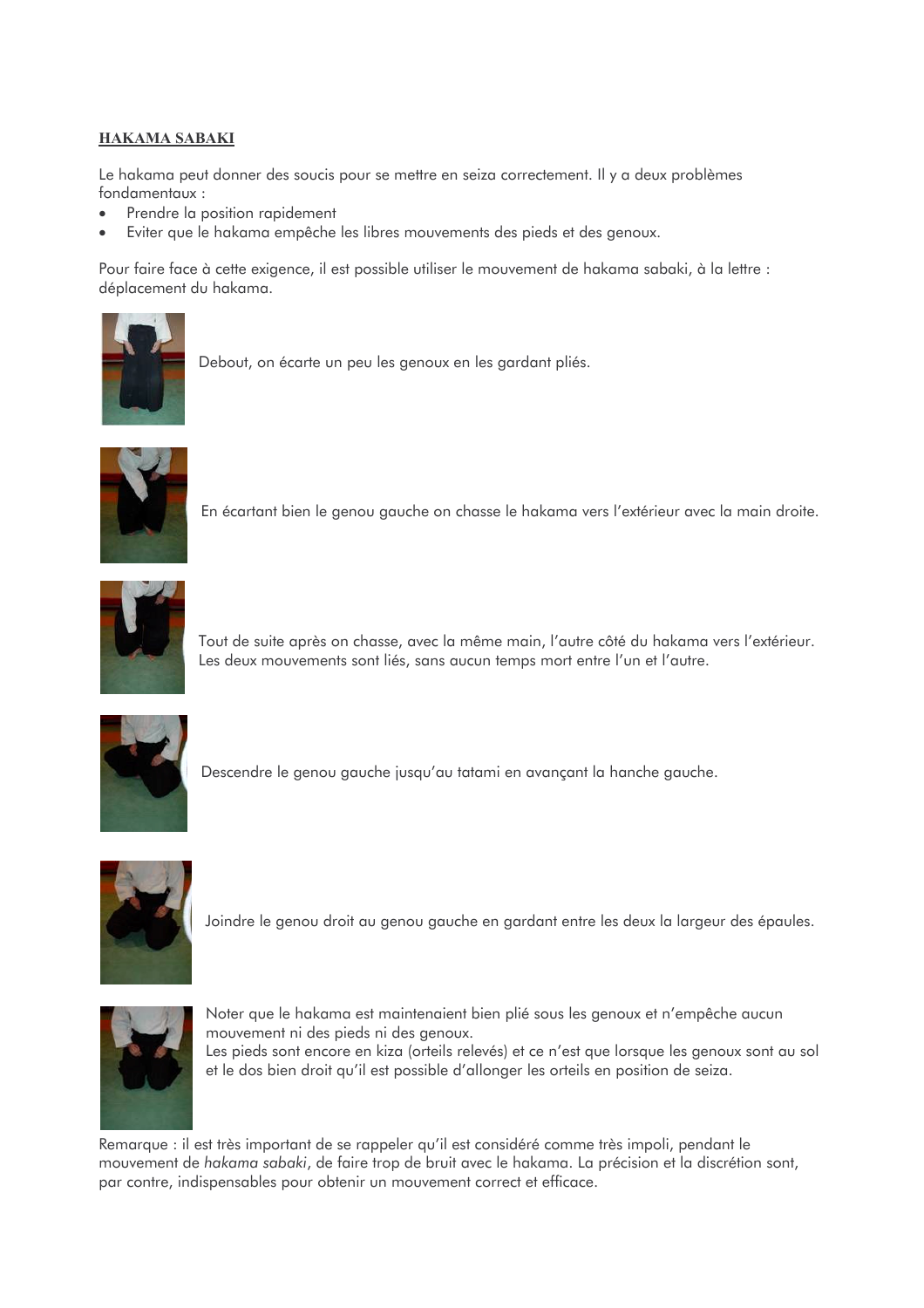#### **LES MAINS ET LE SEIZA**

La position des mains est aussi très importante et fait partie intégrante du seiza.



Pendant la pratique les mains sont appuyées sur les cuisses au niveau des anches et les coudes, ni trop serrés, ni trop écartés, forment un cercle avec les épaules et la direction des doiats.

Pendant le rei (salut), le sensei peut appeler le mokuso (méditation avec la respiration). Avec les yeux fermés, on peut choisir diverses positions des mains. Les plus fréquentes sont :





La main aquche dans la droite, les pouces croisés, les mains reposent au niveau du seika tanden (deux centimètres au-dessous du nombril). Certains voient dans la position des deux mains refermées l'une sur l'autre le Taiji, symbole du yin et du yang.





Les doigts de la main gauche sont posés sur ceux de la main droite, les deux pouces se touchent, le tout formant un cercle. Les mains sont appuyées sur les hanches de manière à ne pas relever les épaules.

Cette position est typique de la méditation bouddhique zen et peut être faite aussi en inversant l'ordre des mains selon la secte zen. En aïkido on pose de préférence la main gauche sur la main droite, en respectant la plus grande importance que les Japonais donnent à la gauche qui représente pour eux l'âme, l'esprit, la vie, contrairement à la droite qui représente le corps, le matériel, le caractère éphémère de la vie. Ceci peut être remarqué aussi sur le kamiza traditionnel qui est composé toujours à droite d'un vieil arbre ou de quelque chose qui représente l'impermanence de la matière.

En accord avec ce concept, on monte sur le tatami avec le pied gauche, et on descend avec le droit.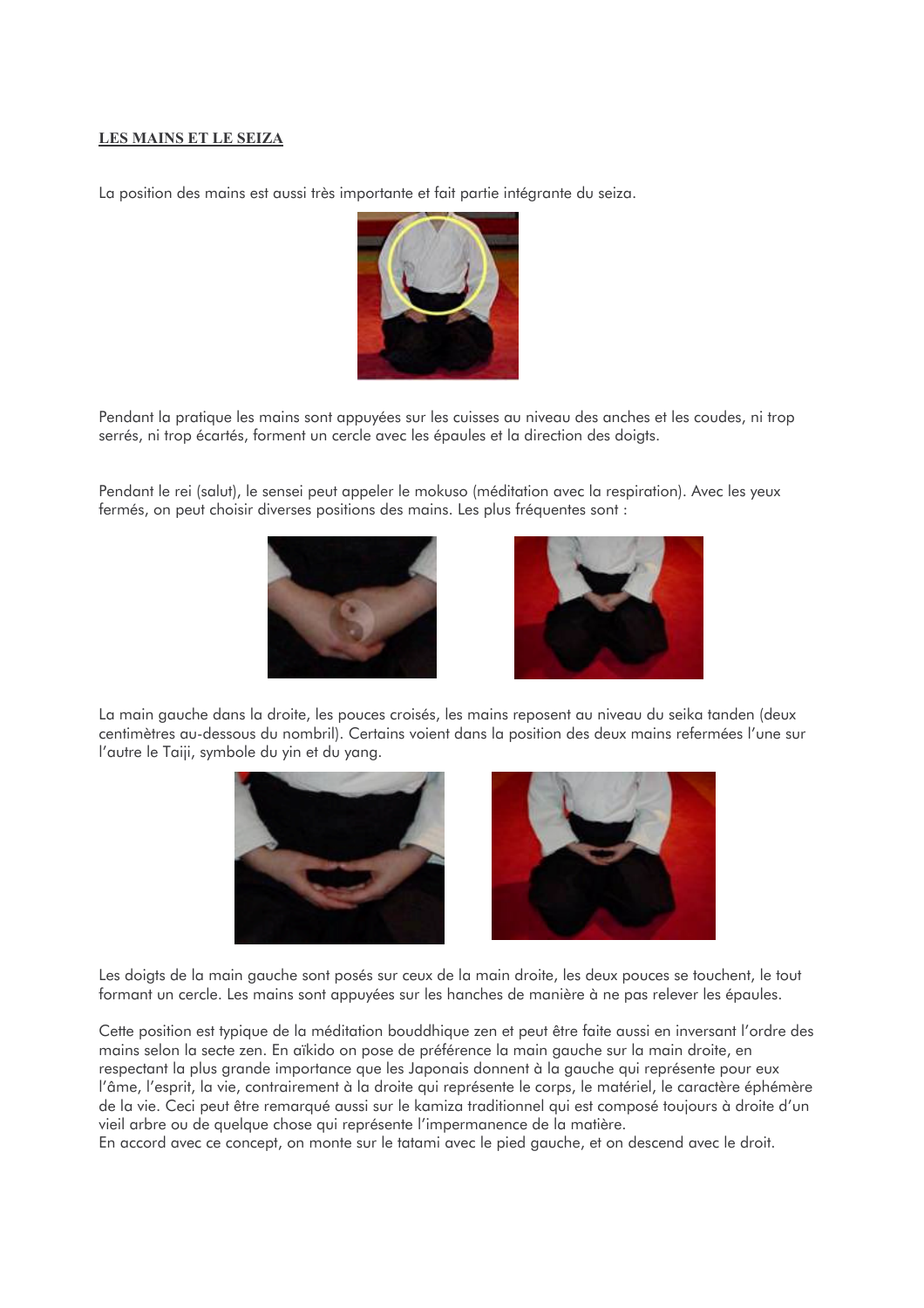#### ZAREI, le salut en seiza



A partir de la position de seiza, poser la main gauche devant soi, ni trop loin, ni trop près des genoux, de manière à former un arc de cercle avec le bras.

Cette fois la priorité de la main gauche a un caractère spécifiquement stratégique : elle permet de garder la main droite libre et prête à dégainer le sabre.





Poser ensuite la deuxième main, de manière à former un triangle avec les pouces et les index.





A partir de cette position incliner le dos vers l'avant en prenant garde de ne pas décoller les hanches des pieds. Le nez doit se retrouver exactement au-dessus du triangle formé par les mains.

Remarques:

- Selon le niveau de la personne à saluer, il convient de s'incliner plus ou moins bas (c'est toujours le moins gradé qui doit s'incliner plus bas).
- Pour saluer le kamiza, il est de coutume de poser les deux mains en même temps, ce qui est plus poli encore. Poser les deux mains ensemble ne permet pas de dégainer le sabre, ce qui signifie une complète dévotion et confiance. Cela se fait donc aussi en face des grands maîtres.